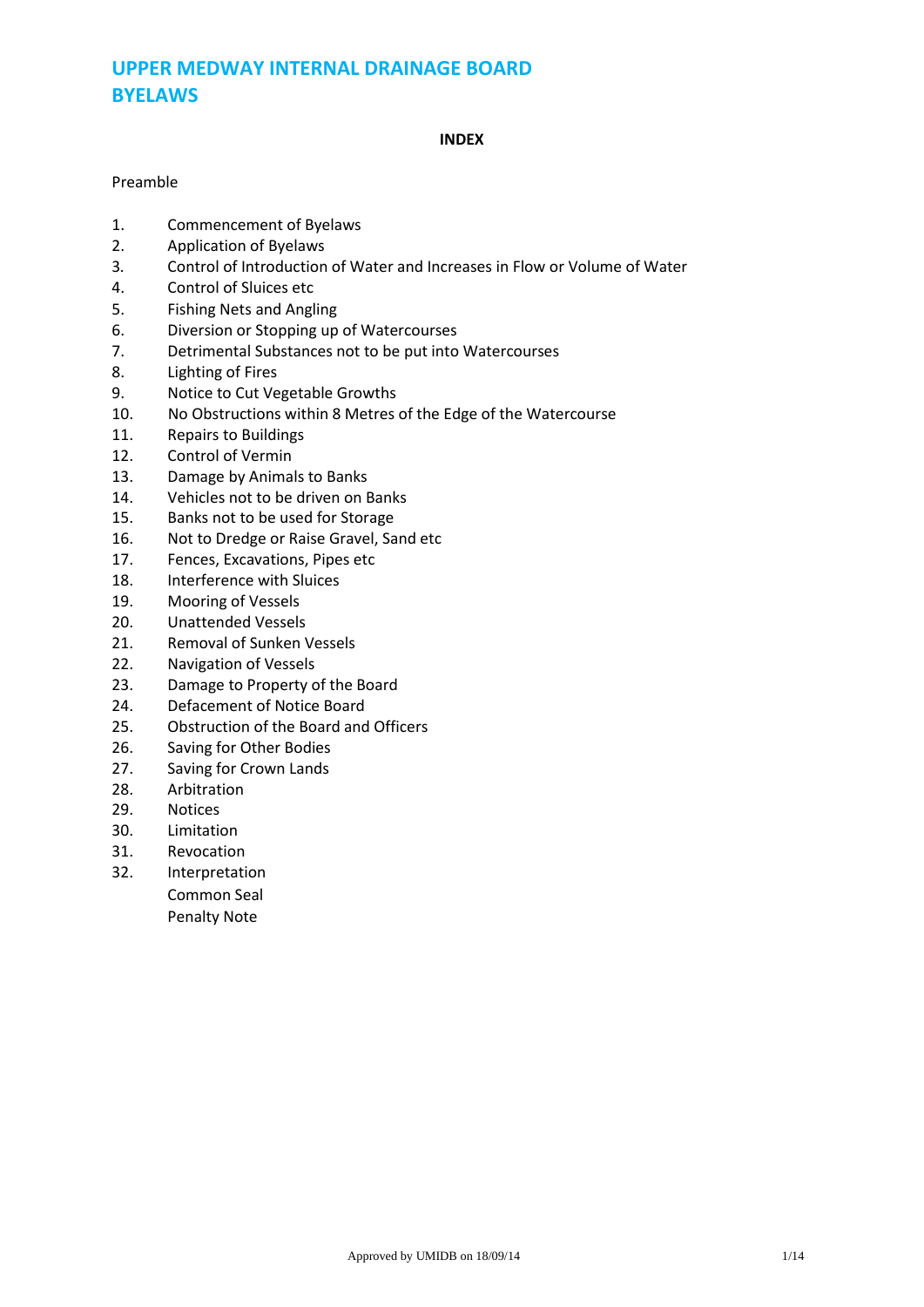#### **BYELAWS**

**The Upper Medway Internal Drainage Board** under and by virtue of the powers and authority vested in them by section 66 of the Land Drainage Act 1991, do hereby make the following Byelaws which are considered necessary for securing the efficient working of the drainage system in their District:

### **1. Commencement of Byelaws**

These Byelaws shall come into operation at the expiration of one month beginning with the day on which they are confirmed by the Minister.

### **2. Application of Byelaws**

- (a) These Byelaws shall have effect within the District;
- (b) the watercourses referred to in these Byelaws (5 to 8 and 10 to 23) are watercourses, which are for the time being vested in or under the control of the Board.

### **3. Control of Introduction of Water and Increase in Flow or Volume of Water**

No person shall, without the previous consent of the Board, for any purpose, by means of any channel, siphon, pipeline or sluice or by any other means whatsoever, introduce any water into the District or, whether directly or indirectly, increase the flow or volume of water in any watercourse in the District.

### **4. Control of Sluices etc**

Any person having control of any sluice, slacker, floodgate, lock, weir, dam, pump, pumping machinery or other structure or appliance for introducing water into any watercourse in the District or for controlling or regulating or affecting the flow of water in, into or out of any watercourse shall use and maintain such sluice, slacker, floodgate, lock, weir, dam, pump, pumping machinery, structure or appliance in accordance with such reasonable directions as may from time to time be given by the Board with a view to the prevention of flooding or any shortage in the flow or supply of water and to the efficient working of the drainage system in the District.

# **5. Fishing Nets and Angling**

No person shall angle or set any nets or engines for the catching or keeping of fish in any watercourse in such a manner as to cause damage to or endanger the stability of the bank of the watercourse or to affect or impede the flow of water.

In this Byelaw "nets" includes -

- (a) a stake net, bag net or keep net;
- (b) any net secured by anchors and any net, or other implement for taking fish, fixed to the soil or made stationary in any other way;
- (c) any net placed or suspended in any inland or tidal waters unattended by the owner or a person duly authorised by the owner to use it for fish, and any engine, device, machine. or contrivance, whether floating or otherwise, for placing or suspending such a net or maintaining it in working order or making it stationary.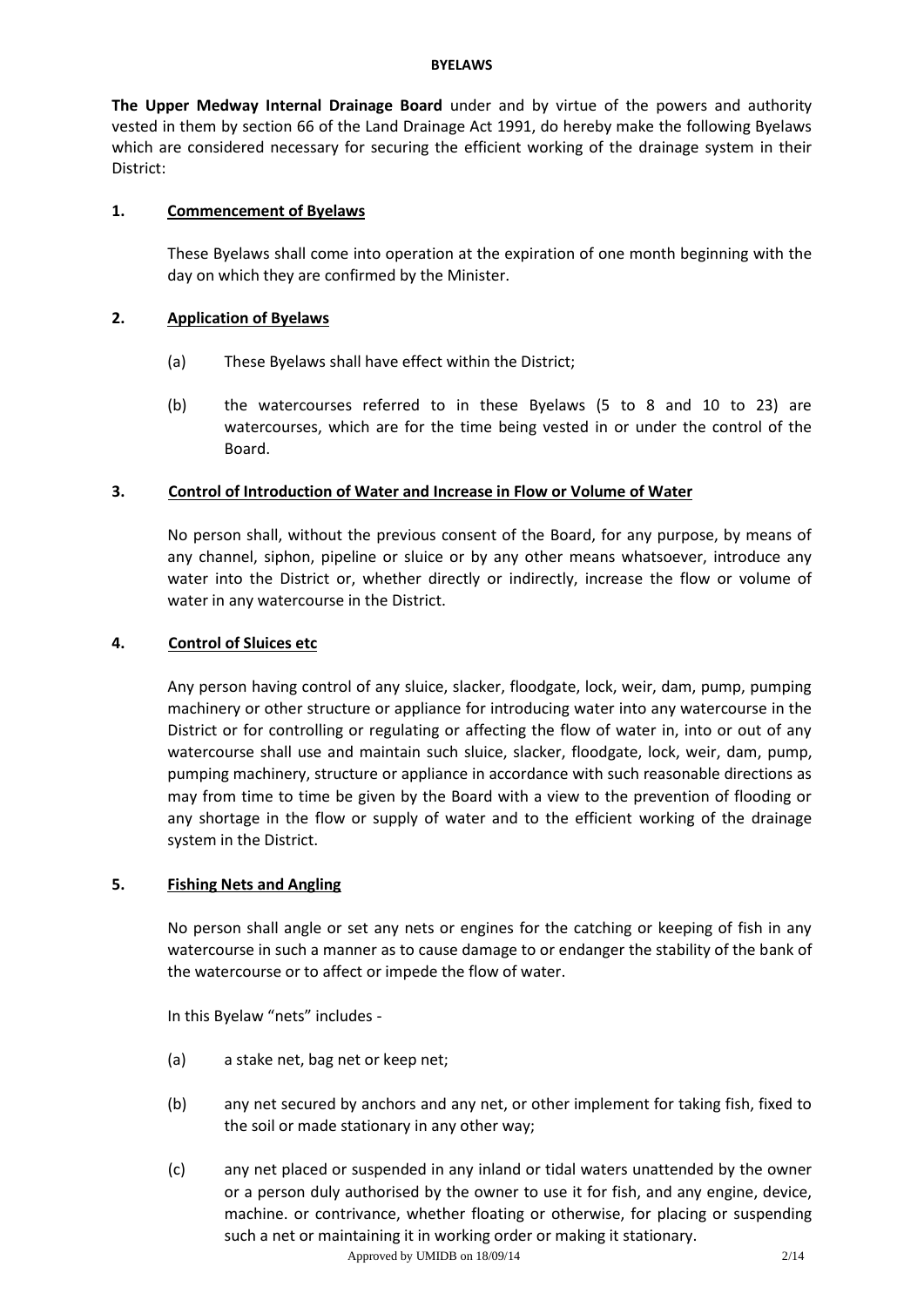### **6. Diversion or Stopping up of Watercourses**

No person shall, without the previous consent of the Board, take any action, or knowingly permit or aid or abet any person to take any action to stop up any watercourse or divert or impede or alter the level of or direction of the flow of water in, into or out of any watercourse.

### **7 Detrimental Substances not to be Put into Watercourses**

No person shall, so as directly, or indirectly to obstruct, impede or interfere with the flow of water in, into or out of any watercourse or so as to damage the bank –

- (a) discharge or put or cause or permit to be discharged or put or negligently or wilfully cause or permit to fall into any watercourse any object or matter of any kind whatsoever whether solid or liquid;
- (b) allow any such object or matter as is referred to in sub-paragraph (a) of this Byelaw to remain in proximity to any watercourse in such manner as to render the same liable to drift or fall or be carried into any watercourse.

Provided that nothing in this Byelaw shall be deemed to render unlawful the growing or harvesting of crops in accordance with normal agricultural practice.

# **8. Lighting of Fires**

No person shall light or cause or permit to be lighted or commit any action liable to cause to be lighted any fire on any land adjoining the watercourse where such action is liable to set on fire the peat land forming the banks of the watercourse or any trees, willows, shrubs, weeds, grasses or any other vegetable growths growing on land forming the banks of the watercourse.

### **9. Notice to Cut Vegetab1e Growths**

Any person having control of any watercourse shall, upon the receipt of a notice served on him by the Board requiring him so to do, cut down and keep cut down all trees, willows, shrubs, weeds, grasses, reeds, rushes or other vegetable growths growing in or on the bank of a watercourse, within such reasonable time as may be specified in the notice, and shall remove such trees, willows, shrubs, weeds, grasses, reeds, rushes or other vegetable growth from the watercourse immediately after the cutting thereof.

Provided that, where a hedge is growing on the bank of a watercourse, nothing in this Byelaw shall require more than the pruning of the hedge so as to prevent it from growing over or into the watercourse, and the removal of the resultant cuttings.

### **10. No Obstructions within 8 Metres of the Edge of the Watercourse**

No person without the previous consent of the Board shall erect any building or structure, whether temporary or permanent, or plant any tree, shrub, willow or other similar growth within 8 metres of the landward toe of the bank where there is an embankment or wall or within 8 metres of the top of the batter where there is no embankment or wall, or where the watercourse is enclosed within 8 metres of the enclosing structure.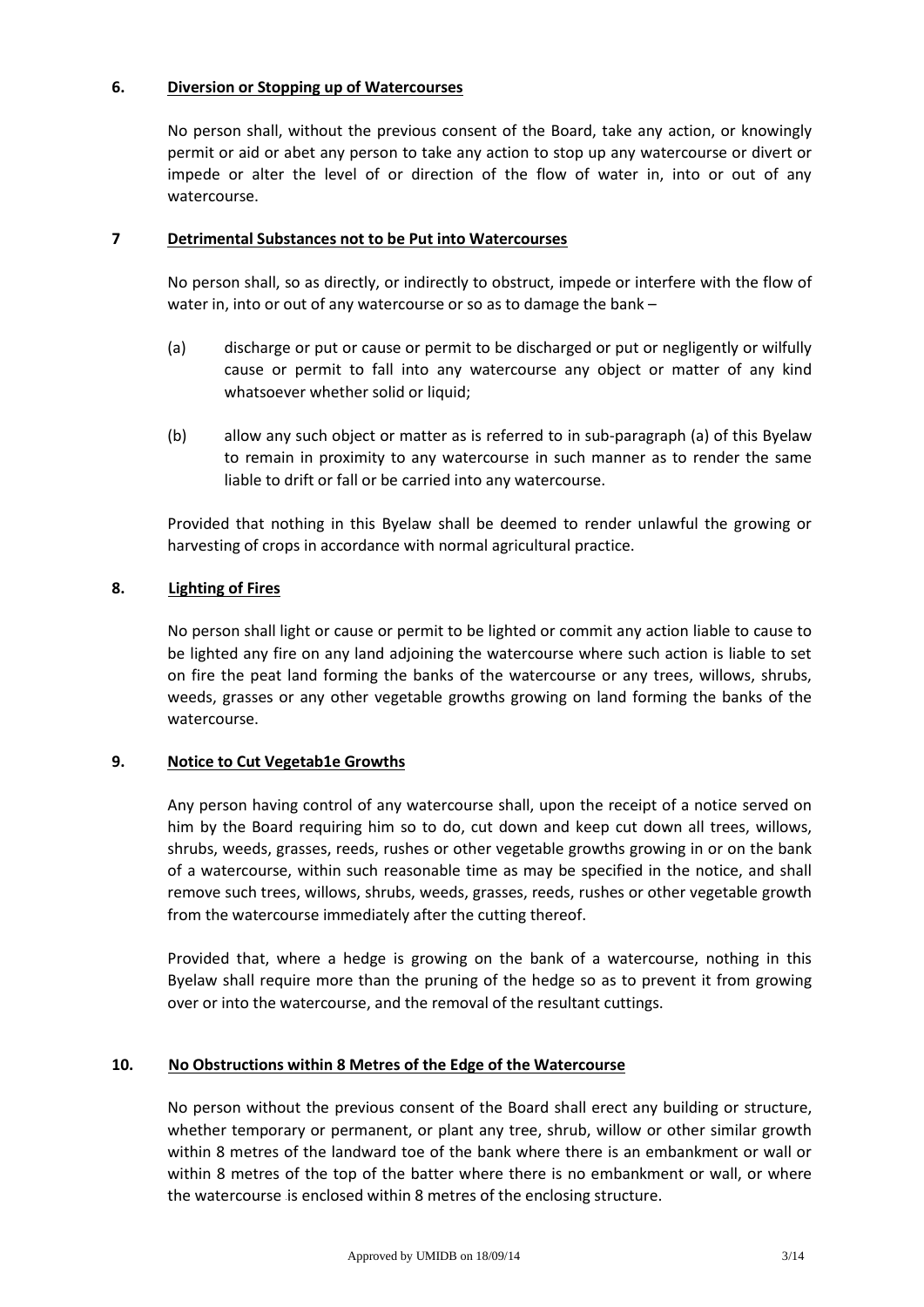### **11. Repairs to Buildings**

The owner of any building or structure in or over a watercourse or on the banks thereof shall, upon receipt of a notice from the Board that because of' its state of disrepair -

- (a) the building or structure is causing or is in imminent danger of causing an obstruction to the flow of the watercourse, or
- (b) the building or structure is causing or is in imminent danger of causing damage to the bank of the watercourse,

carry out such reasonable and practicable works as are specified in the notice for the purpose of remedying or preventing the obstruction or damage as the case may be within such reasonable time as is specified in the notice.

### **12 Control of Vermin**

The occupier of any bank of a watercourse or any part thereof shall, upon being required by the Board by notice, within such reasonable time as may therein be specified, take such steps as are specified in the notice, being such steps as the Board consider necessary and practicable for preventing the bank from becoming infested by rabbits, rats, coypu, foxes and moles or any other wild mammal not being an animal listed in Schedule 5 or Schedule 6 to the Wildlife and Countryside Act 1981, but excluding the water vole from such control.

### **13. Damage by Animals to Banks**

All persons using or causing or permitting to be used any bank of any watercourse for the purpose of grazing or keeping any animal thereon shall take such steps including fencing as are necessary and reasonably practicable and shall comply with such reasonable directions as may from time to time be given by the Board to prevent the bank or the channel of the watercourse from being damaged by such use.

Provided that nothing in this Byelaw shall be deemed to affect or prevent the use of, for the purpose of enabling animals to drink at it, any place made or to be made or constructed as approved by the Board

### **14, Vehicles not to be Driven on Banks**

No person shall use or drive or permit or cause to be used or driven any cart, vehicle or implement of any kind whatsoever on, over or along any bank of a watercourse in such manner as to cause damage to such bank.

### **15. Banks not to be Used for Storage**

No person shall use or cause or permit to be used any bank of any watercourse for the purpose of depositing or stacking or storing or keeping any rubbish or goods or any material or things thereon in such a manner as by reason of the weight, volume or nature of such rubbish, goods, material or things causes or is likely to cause damage to or endanger the stability of the bank or channel of the watercourse or interfere with the operations or access of the Board or the right of the Board to deposit spoil on the bank of the watercourse.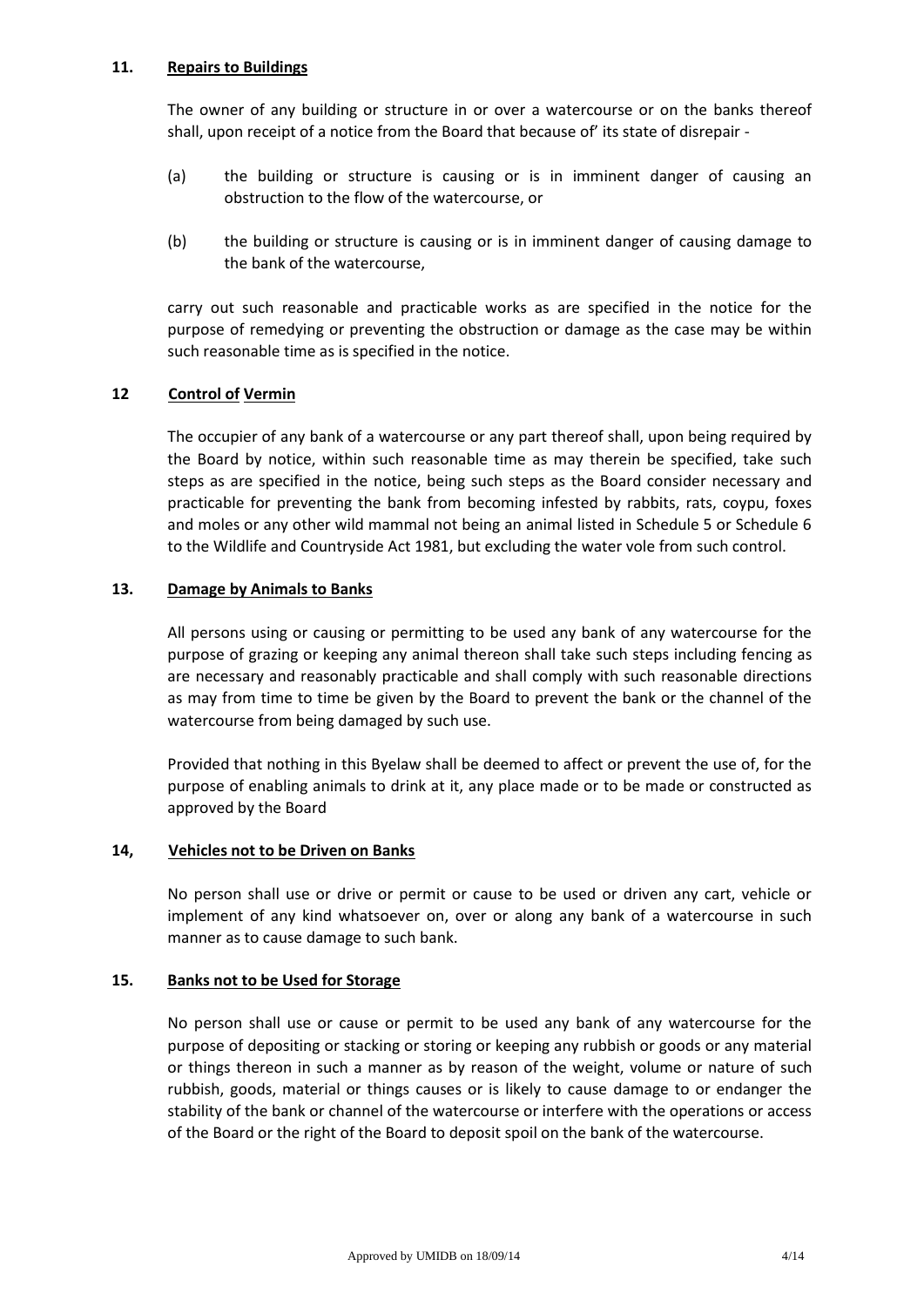### **16. Not to Dredge or Raise Gravel. Sand etc**

No person shall without the previous consent of the Board dredge or raise or take or cause or permit to be dredged or raised or taken any gravel, sand, ballast, clay or other material from the bed or bank of any watercourse.

# **17. Fences, Excavations, Pipes etc**

No person shall without the previous consent of the Board -

- (a) place or affix or cause or permit to be placed or affixed any gas or water main or any pipe or appliance whatsoever or any electrical main or cable or wire in or over any watercourse or in, over or through any bank of any watercourse;
- (b) cut, pare, damage or remove or cause or permit to be cut, pared, damaged or removed any turf forming part of any bank of any watercourse, or dig for or remove or cause or permit to be dug for or removed any stone, gravel, clay, earth, timber or other material whatsoever forming part of any bank of any watercourse or do or cause or permit to be done anything in, to or upon such bank or any land adjoining such bank of such a nature as to cause damage to or endanger the stability of the bank;
- (c) make or cut or cause or permit to be made or cut any excavation or any tunnel or any drain, culvert or other passage for water in, into or out of any watercourse or in or through any bank of any watercourse;
- (d) erect or construct or cause or permit to be erected or constructed any fence, post, pylon, wall, wharf, jetty, pier, quay, bridge, loading stage, piling, groyne, revetment or any other building or structure whatsoever in, over or across any watercourse or in or on any bank thereof,
- (e) place or fix or cause or permit to be placed or fixed any engine or mechanical contrivance whatsoever in, under or over any watercourse or in, over or on any bank of any watercourse in such a manner or for such length of time as to cause damage to the watercourse or banks thereof or obstruct the flow of water in, into or out of such watercourse. Provided that this Byelaw shall not apply to any temporary work executed in an

emergency but a person executing any work so expected shall, as soon as practicable, inform the Board in writing of the execution and of the circumstances in which it was executed and comply with any reasonable directions the Board may give with regard thereto.

# **18. Interference with Sluices**

No person shall without lawful authority interfere with any sluice, slacker, floodgate, lock, weir, dam, pump, pumping machinery or any other structure or appliance for controlling or regulating the flow of water in, into or out of a watercourse.

# **19. Mooring of Vessels**

No person shall moor or place any vessel in any watercourse or to or upon the bank of any watercourse in such manner or by such method as to cause or be likely to cause injury to such bank or in such manner as materially to obstruct or impede the free flow of water in,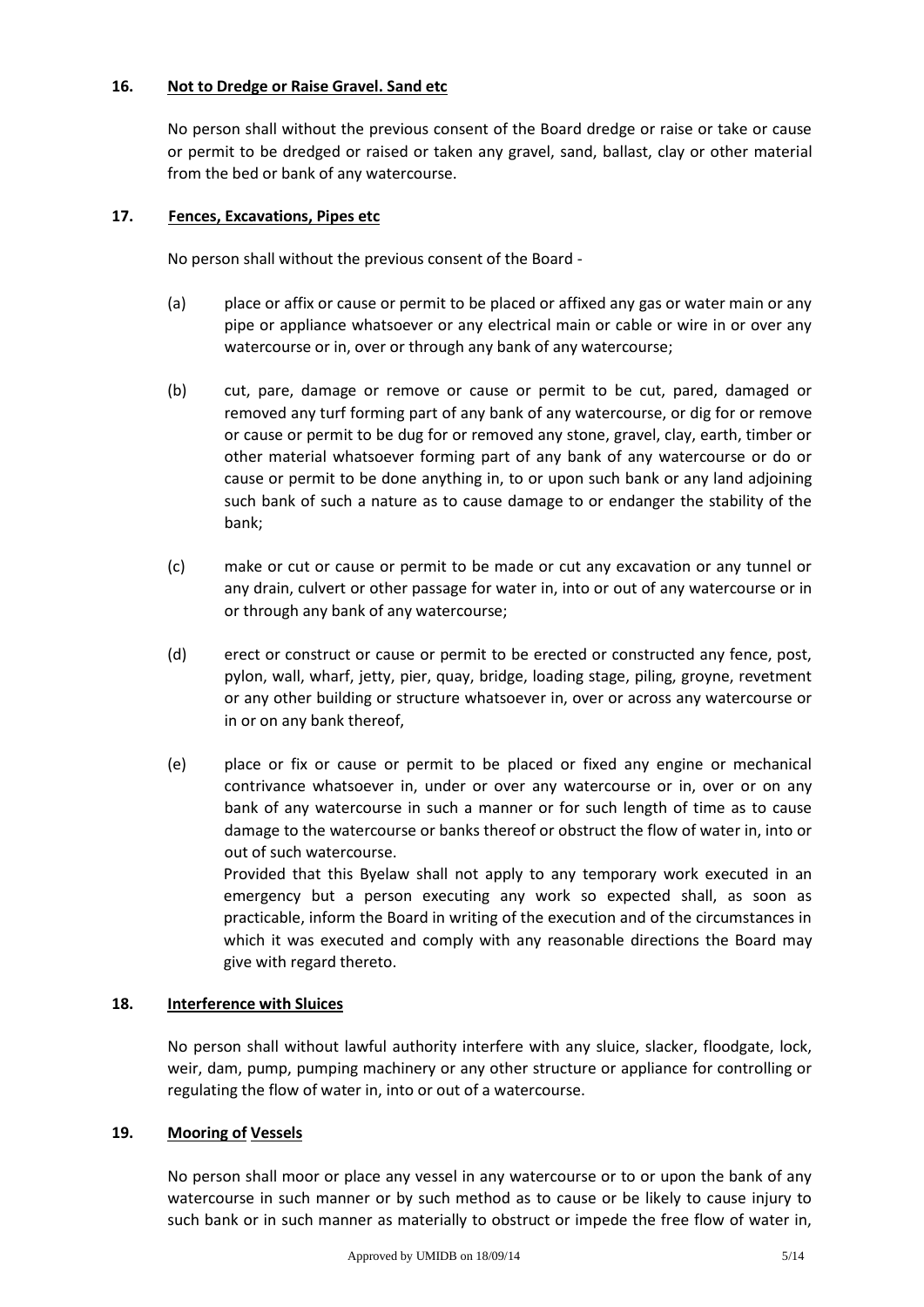into or out of any watercourse.

### **20. Unattended Vessels**

No person shall leave any vessel unattended without taking due care to prevent such vessel from materially obstructing or impeding the free flow of water in, into or out of any watercourse or any sluice in any bank.

### **21. Removal of Sunken Vessels**

No person who is the owner of a vessel sunk, stranded, damaged or adrift in a watercourse or, in the case of a sunken vessel which is abandoned, who was the owner immediately before the abandonment shall, after ten days from the day on which the Board serves on him notice in writing that the vessel is causing obstruction, permit the vessel to remain in the watercourse in such a manner as to impede or harmfully divert the flow of water in, into or out of the watercourse.

### **22. Navigation of Vessels**

No person shall navigate any vessels in such a manner or at such a speed as to injure the bank of any watercourse and where the Board have by notice erected at any place limited the speed of vessels passing such place no person shall navigate a vessel at a speed over the bed of the watercourse greater than the speed so limited.

Provided that the Board shall not exercise their powers under this Byelaw so as to limit the speed of-

- (a) vessels in any tidal waters except after consultation with the Department of Transport, Local Government and the Regions; or
- (b) vessels navigating waterways of the British Waterways Board for which speed limits are prescribed by the Byelaws of such Board.

### **23. Damage to Property of the Board**

No person shall interfere with or damage any bank, bridge, building, structure, appliance or other property of or under the control of the Board.

### **24. Defacement of Notice Boards**

No person shall deface or remove any notice board, notice or placard put up by the Board

### **25. Obstruction of the Board and Officers**

No person shall obstruct or interfere with any member, officer, agent or servant of the Board exercising any of his functions under the Act or these Byelaws.

### **26. Savings for Other Bodies**

Nothing in these Byelaws shall -

Approved by UMIDB on  $18/09/14$  6/14 (a) conflict with or interfere with the operation of any Byelaw made by the Environment Agency or of any navigation, harbour or conservancy authority but no person shall be liable to more than one penalty or in the case of a continuing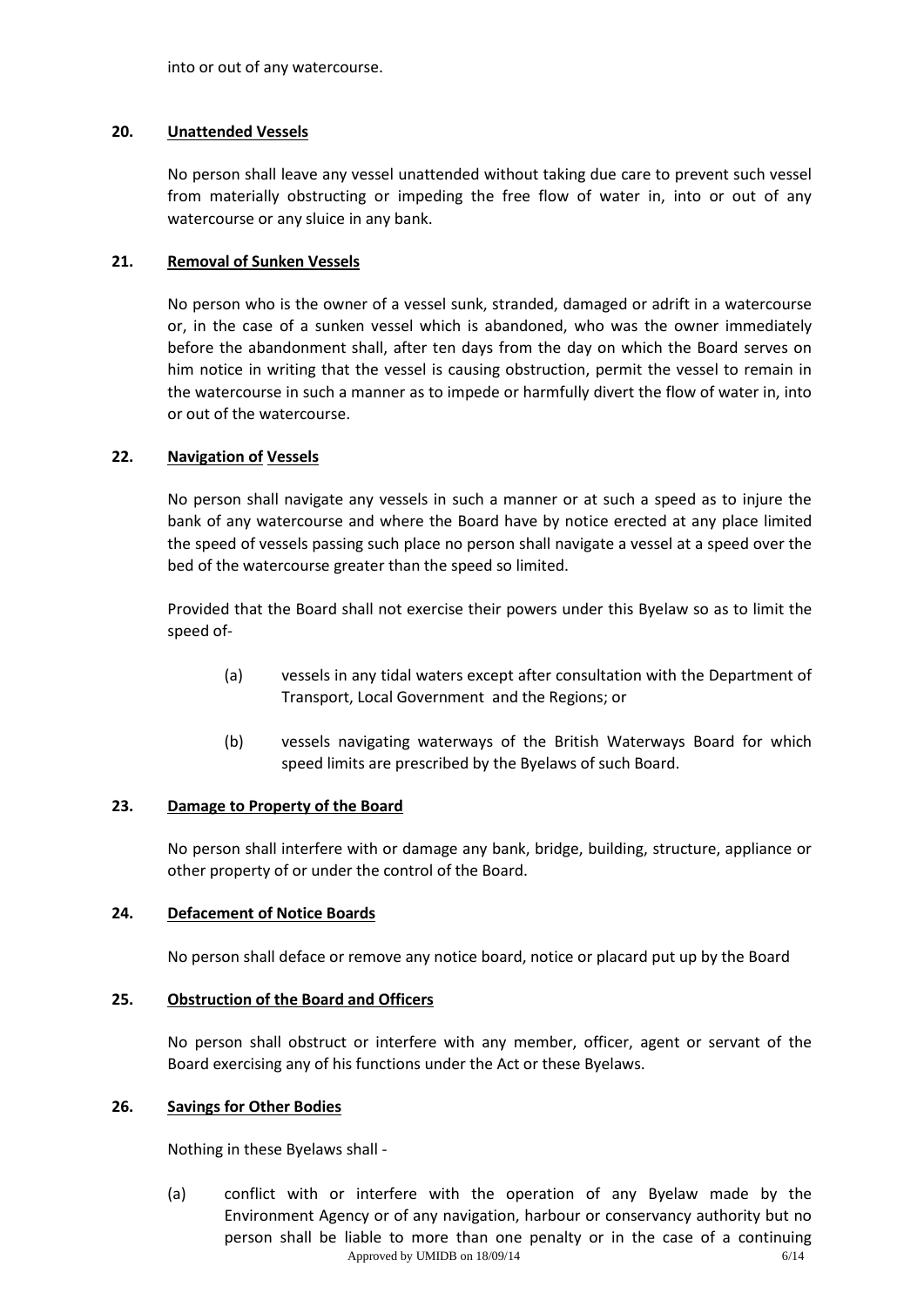offence more than one daily penalty in respect of the same offence;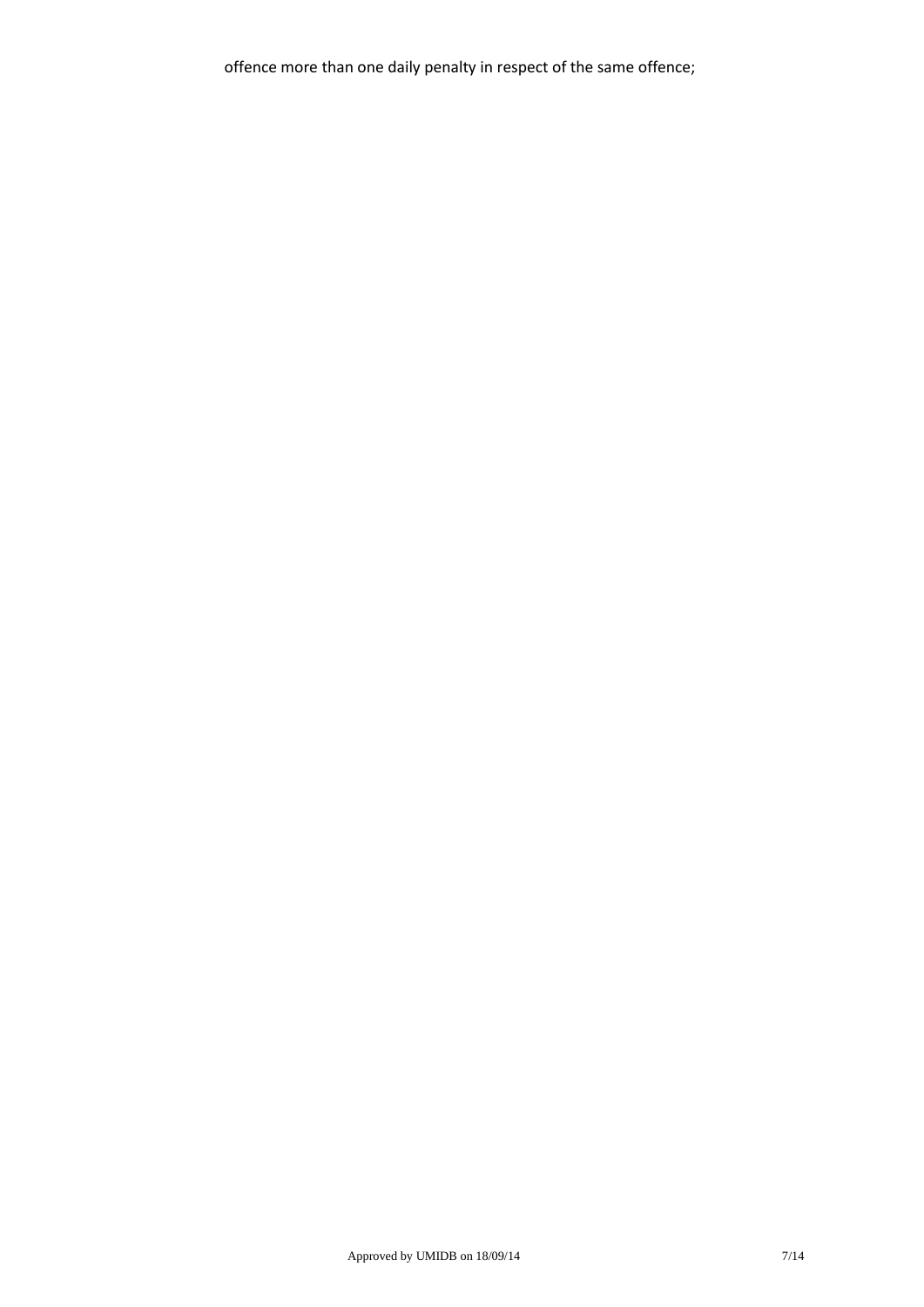- (b) restrict, prevent, interfere with or prejudice the exercise of any statutory rights or powers, which are now or hereafter may be vested in or exercised by;
	- (i) any public utility undertaking carried on by a local authority under any Act or under any Order having the force of an Act;
	- (ii) the undertakings of the Environment Agency and of any water undertaker or sewerage undertaker;
	- (iii) any public gas transporter within the meaning of part I of the Gas Act 1986;
	- (iv) any navigation, harbour or conservancy authority;
	- (v) any person who acts as the operator of a relevant railway asset with respect

the construction, use or maintenance and repair of any such asset or the free,

uninterrupted and safe use of any such asset and the traffic (including passengers) thereon;

(vi) any local authority;

to

- (vii) any highway authority for the purposes or the Highways Act 1980 (as amended by any subsequent enactment) in relation to any highway whether or not maintainable at public expense;
- (viii) any undertaking engaged in the operation of a telecommunications system;
- (ix) a relevant airport operator within the meaning of Part V of the Airports Act 1986;
- (x) the Civil Aviation Authority and any subsidiary thereof;
- (xi) the British Waterways Board;
- (xii) the Coal Authority;
- (c) restrict, prevent, interfere with or prejudice any right of a highway authority to introduce into any watercourse surface water from a highway, for which it is the highway authority;
- (d) restrict, prevent, interfere with or prejudice any right of a licence holder within the meaning of Part I of the Electricity Act 1989 to do anything authorised by that licence or anything reasonably necessary for that purpose;
- (e) affect any liability arising otherwise than under or by reason of these Byelaws.

### **27. Saving for Crown Lands**

Nothing in these Byelaws shall operate to prevent the removal of any substance on, in or under (or the erection of any structure, building or machinery or any cable, wire or pipe on, over or under) lands belonging to Her Majesty in right of the Crown by any person thereunto authorised by the Crown Estate Commissioners.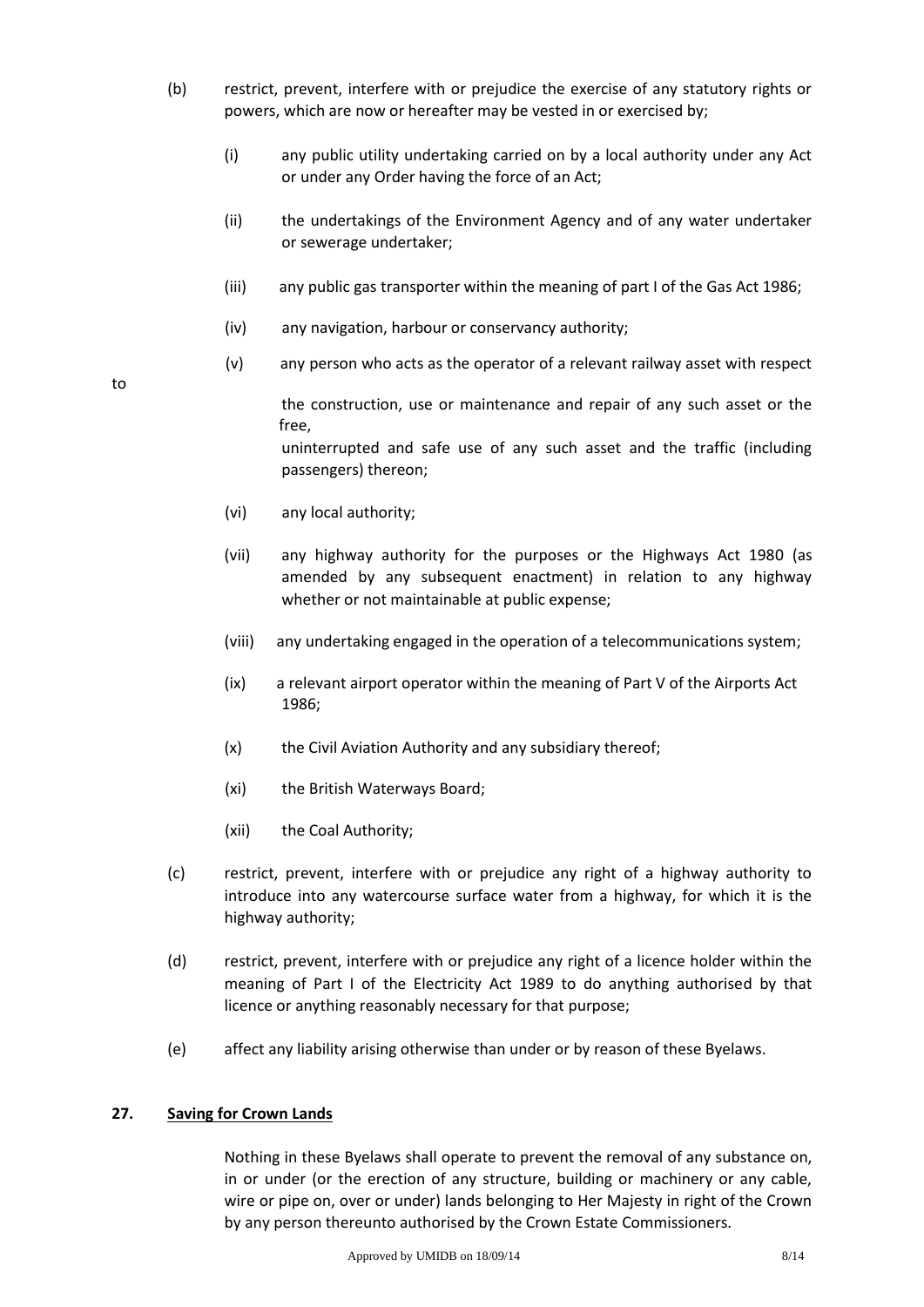#### **28. Arbitration**

- (a) Where by or under Byelaws 4, 9, 11, 12, 13 or 17 any person is required by a notice in writing given by the Board to do any work to the satisfaction of the Board or to comply with any directions of the Board, he may within 21 days after the service of such notice on him give to the Board a counter-notice in writing objecting to either the reasonableness of or the necessity for such requirement or directions, and in default of agreement between such person and the Board the dispute shall, when the person upon whom such notice was served is a drainage or local authority be referred to the Minister whose decision shall be final, and in any other case shall be referred to the arbitration of a single arbitrator to be appointed in default of agreement by the President of the Institution of Civil Engineers on the application of either party. Where such a counter-notice has been given to the Board the operation of the notice shall be suspended until either agreement has been reached or the dispute has been determined by arbitration in accordance with the provisions of this Byelaw;
- (b) where by or under these Byelaws any person is required by a notice in writing given by the Board to do any work to the satisfaction of the Board or to comply with any directions of the Board and any dispute subsequently arises as to whether such work has been executed or such directions have been complied with, such dispute if it arises between a drainage authority or local authority and the Board shall be referred to the Minister whose decision shall be final, and in any other case shall be referred to the arbitration of a single arbitrator to be appointed in default of agreement by the President of the Institution of Civil Engineers on the application of either party;
- (c) where by or under Byelaws 3, 6, 10, 16 or 17 any person is required to refrain from doing any act without the consent of the Board such consent shall not be unreasonably withheld and may be either unconditional or subject to such reasonable conditions as the Board may consider appropriate and where any dispute arises as to whether in such a case the consent of the Board is being unreasonably withheld, or as to whether any conditions subject to which consent is granted are unreasonable, such dispute shall if it arises between a drainage authority or local authority and the Board be referred to the Minister whose decision shall be final, and in any other case such dispute shall be referred to the arbitration of a single arbitrator to be appointed in default of agreement by the President of the Institution of Civil Engineers on the application of either party.

### **29. Notices**

Notices and any other documents required or authorised to be served or given under or by virtue of these Byelaws shall be served or given in the manner prescribed by section 71 of the Act.

### **30. Limitation**

(a) Nothing in these Byelaws shall authorise the Board to require any person to do any act, the doing of which is not necessary for securing the efficient working of the drainage system of the District or to refrain from doing any act, the doing of which does not adversely affect the efficient working of the drainage system of the District.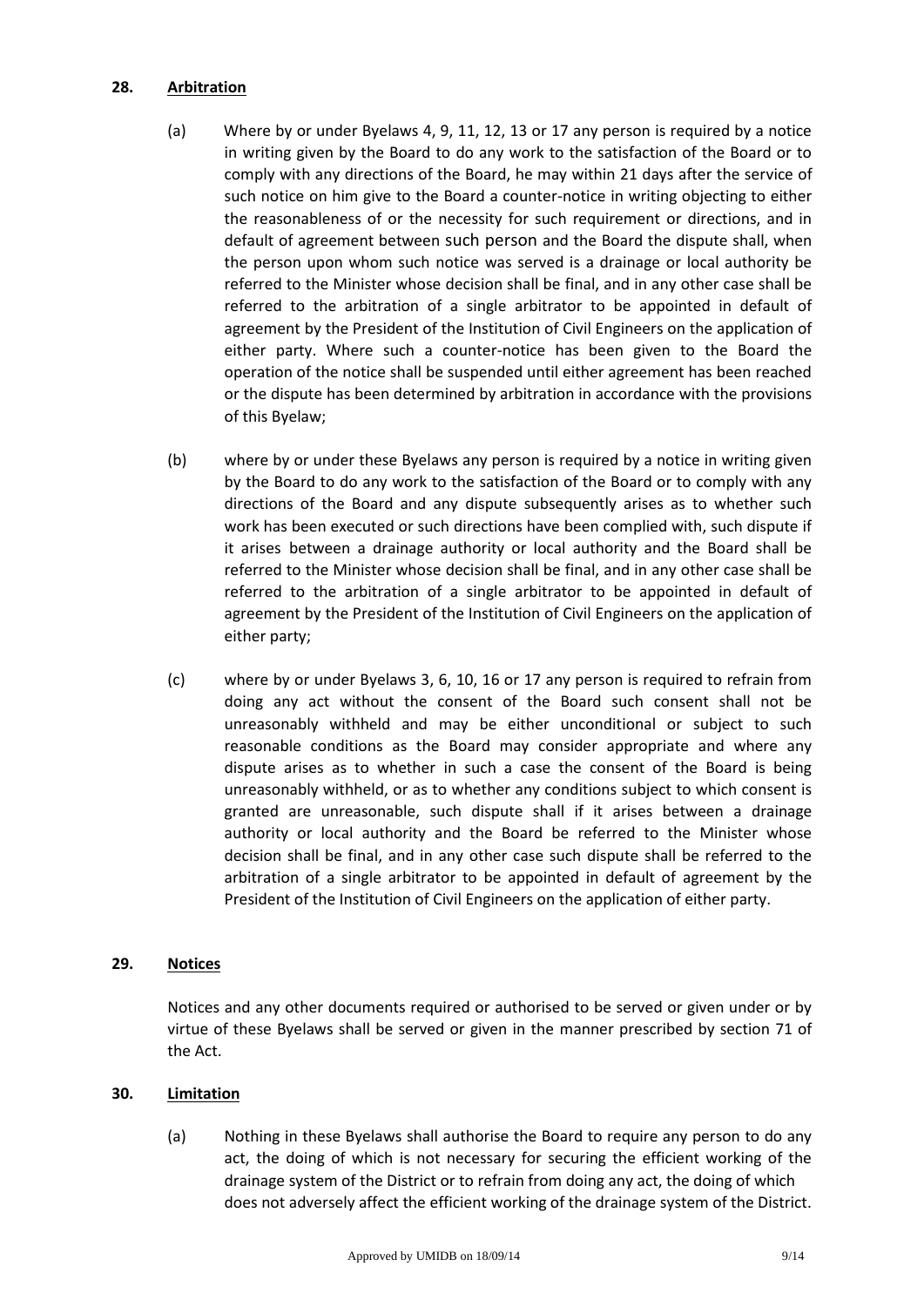(b) If any conflict arises between these Byelaws and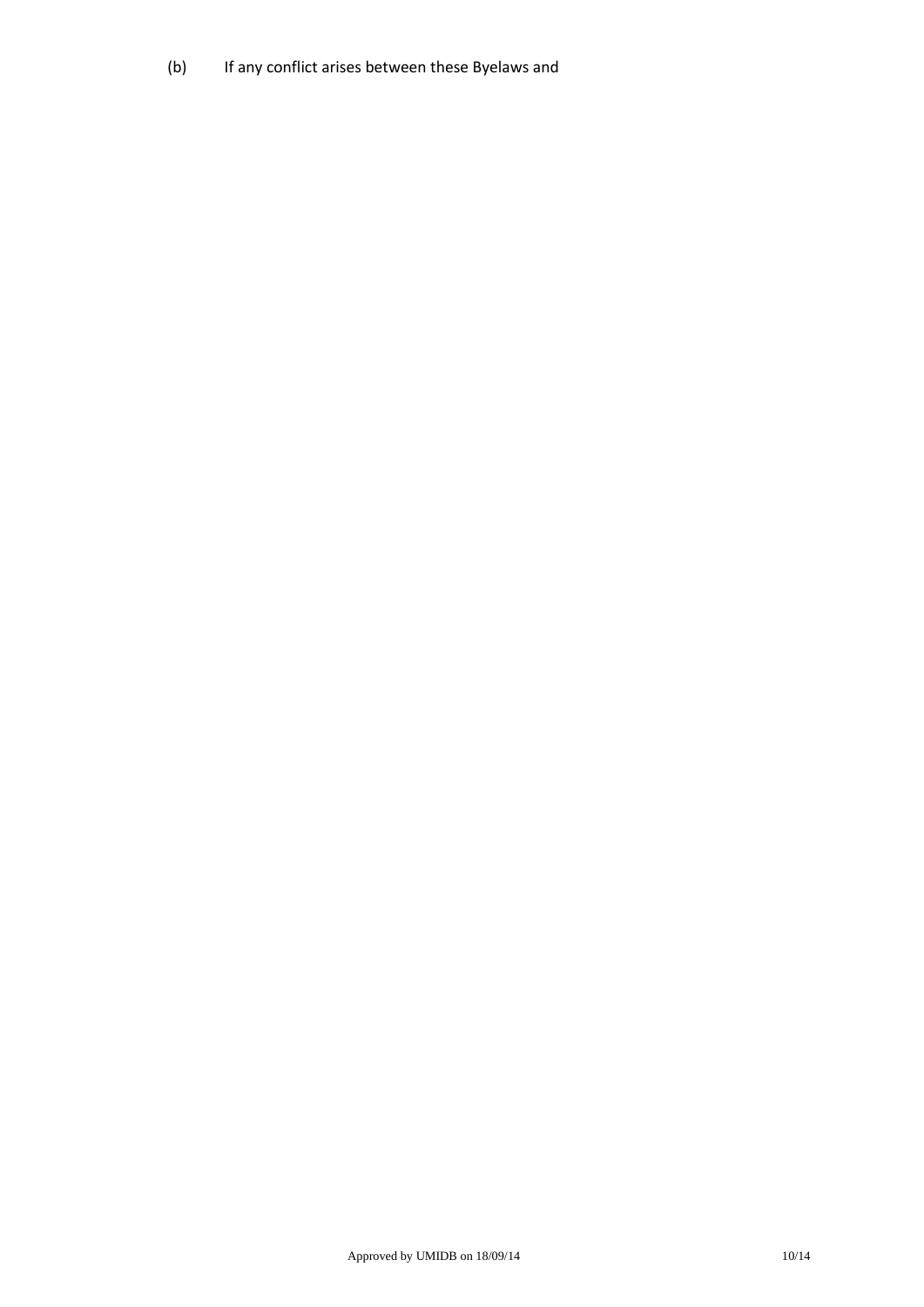- (i) the Land Drainage Act 1994 (which relates to the Board's duties with respect to the environment), or
- (ii) the Conservation (Natural Habitats, etc) Regulations 1994(a)

the said Act and the said Regulations shall prevail.

#### **31. Revocation**

The Byelaws made by the Board on the **Eighth** day of **November 1990** are hereby revoked.

#### **32. Interpretation**

In these Byelaws, unless the context otherwise requires, the following expressions shall have the meaning hereby respectively assigned to them, that is to say:

"the Act' means the Land Drainage Act 1991;

"Animal" includes any horse, cattle, sheep, deer, goat, swine, goose or poultry;

"Bank" includes any bank, cross bank, wall or embankment adjoining or confining or constructed for the purpose of or in connection with any watercourse and includes all land between the bank and the low water mark or level of the water in the watercourse as the case may be and where there is no such bank, cross bank, wall or embankment includes the top edge of the batter enclosing the watercourse;

"Board" means the Upper Medway Internal Drainage Board;

"Consent of the Board" means the consent of the Board in writing signed by the Clerk for the time being of the Board or other duly authorised officer;

"District" means the area under the jurisdiction of the Board;

"The Minister" means the Minister of Agriculture, Fisheries and Food;

"Occupier" means in the case of land not occupied by any tenant or other person the person entitled to the occupation thereof;

"Owner" includes the person defined as such in the Public Health Act 1936;

"Relevant Railway Asset' means

(a) a network which was transferred, by virtue of a transfer scheme made under section 85 of the Railways Act 1993, from the British Railways Board and vested in the company formed and registered under the Companies Act 1985 and known, at the date of vesting, as Railtrack PLC,

(b) a station, which is operated in connection with the provision of railway, services on such a network,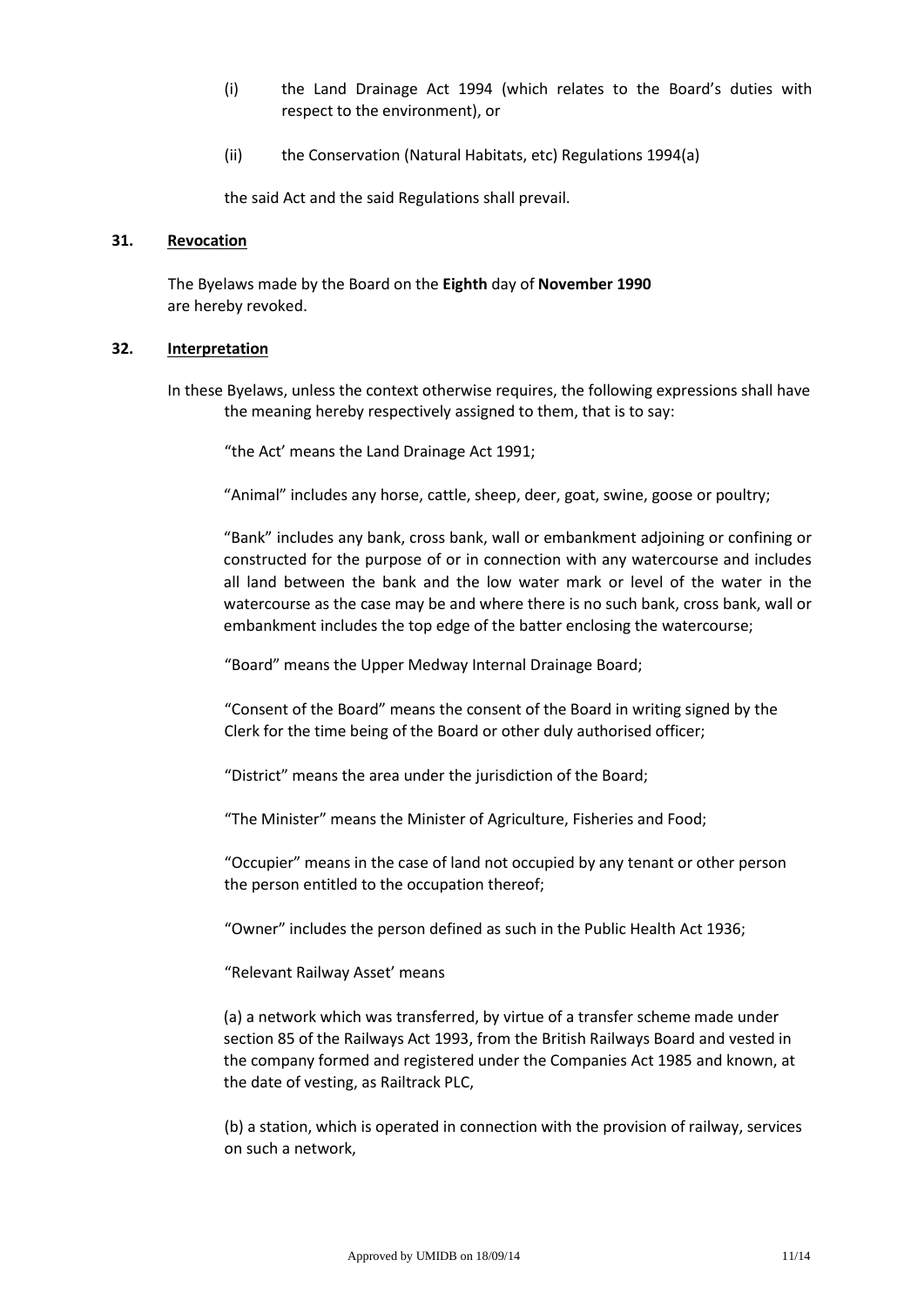#### or

(c) a light maintenance depot

Expressions used in this definition and in the Railways Act 1993 have the same meaning in this definition as they have in that Act, and a network such as is described in (a) above shall not cease to be such a network where it is modified by virtue of having any network added to it or removed from it**.**

"Vessel" includes any ship, hovercraft (as defined by the Hovercraft Act 1968), lighter, keel, barge, tug, launch, houseboat, pleasure or other boat, aircraft, randan, wherry, skiff, dinghy, shallop, punt, yacht, canoe, raft, float of timber or any other craft whatsoever, and howsoever worked, navigated or propelled;

and other expressions shall have the same meanings as in the Act.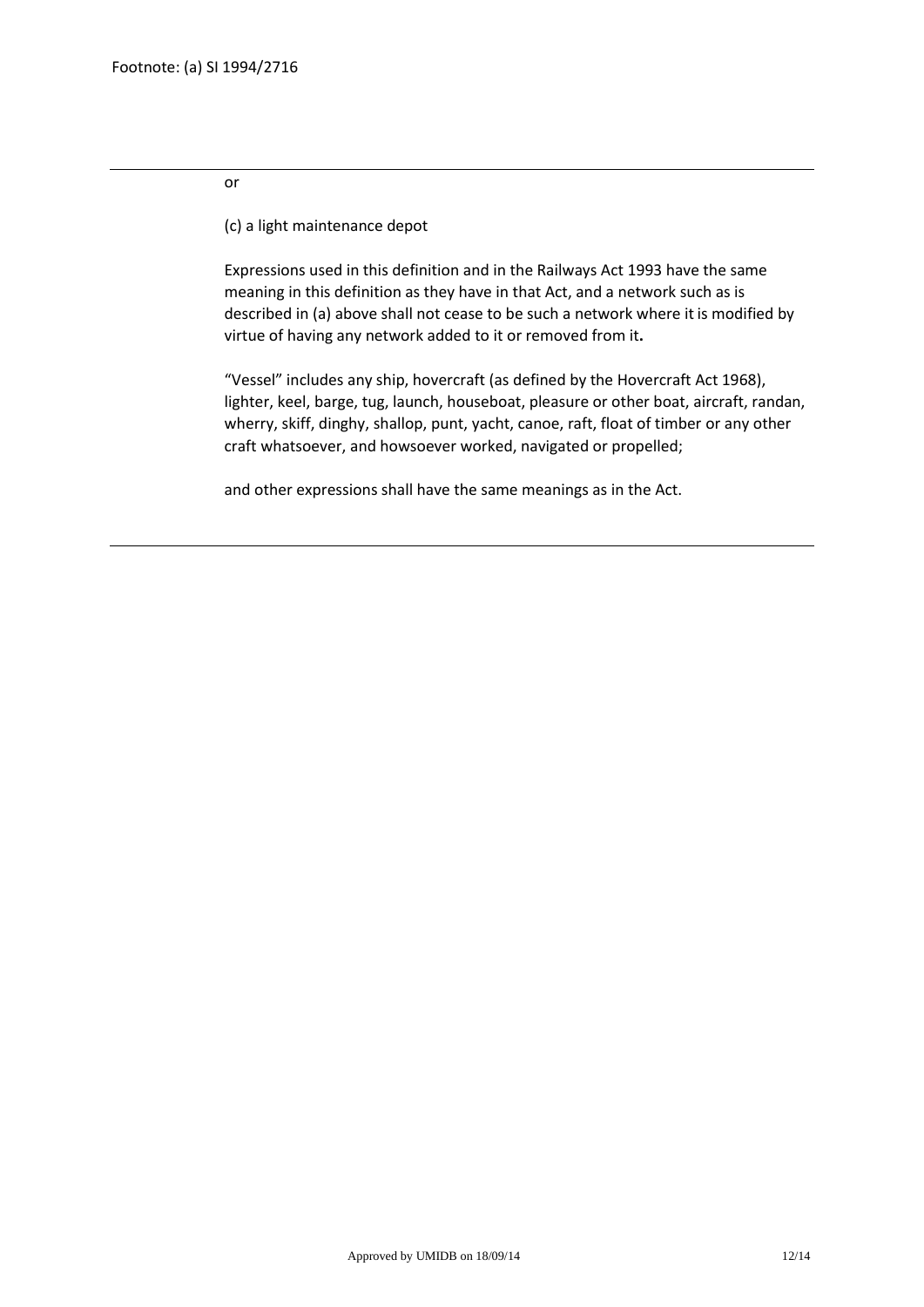# **THE COMMON SEAL of The Upper Medway Internal Drainage Board was hereunto affixed**

**on the………………………………….in the presence of:**

**Chairman**

**Clerk**